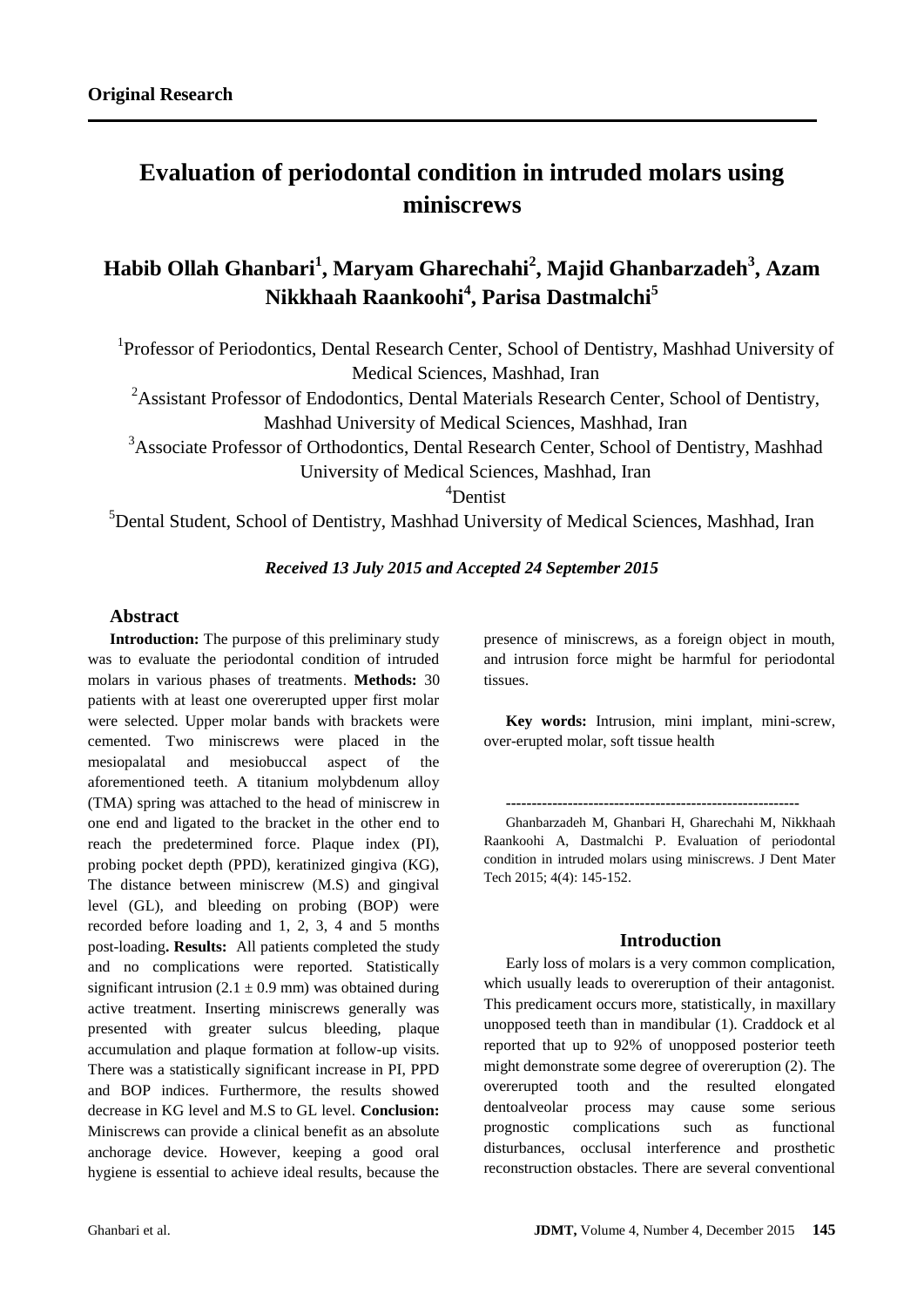options such as coronal reduction, prosthetic restorations or posterior subapical osteotomy. However, these techniques are usually expensive and require general anesthesia and sometimes endodontic treatments  $(3)$ .

Conventional orthodontic methods for intruding over-erupted teeth are provided by two techniques; either by intra oral anchor sites utilizing teeth and the palate (4) or from outside the mouth like headgear appliance which provides quite effective anchorage but is mostly unsafe and the results depend heavily on patient cooperation and are limited after removing the device(5,6). Furthermore, due to law of action and reaction, the consequences of treatments are mostly extrusion of the teeth that act as anchorage unit rather than posterior (7-9). To overcome these complications, interest in skeletal anchorage including dental implants (10), surgical miniplates 11 and miniscrews (12,13) has gained much attention as they are able to provide absolute anchorage  $(8)$ .

There are several reports of successful molar intrusion using miniplates (4,14-20). However when it comes to comparing miniplates to miniscrews, miniscrews show several advantages such as efficient cost and more freedom in detecting insertion area. Furthermore miniplates need two separate insertions and a removal surgery  $(13,21)$ .

One of the shortcomings of using miniscrews is the limitation, it causes as a foreign object in practicing oral hygiene and consequently, an increase in plaque accumulation and inflammation in surrounding tissues. Another issue is the force that miniscrews use to move the teeth which might harm soft tissues. These problems could risk the long-term success of treatment plan (21,22) and has not been observed and well documented yet. The aim of the present study was to evaluate the periodontal condition of soft tissues in intruded molars in various phases of treatments.

## **Materials and Methods**

Patient enrollment and clinical procedures.

This preliminary, prospective study was performed in the department of orthodontics, Mashhad University of Medical Science, school of dentistry in Iran. The ethics review board approved the study and measuring instruments were standardized and calibrated. All indices were assessed by an independent operator who was unaware of the allocated treatments .

The structure of the study and oral prescriptions were explained to the participants who had met all of the inclusion and exclusion criteria and informed consent was obtained .

The inclusion criteria were predefined as follows: patients under fifty year-old with at least one overerupted maxillary first molar, which contributed to

prosthodontic replacement of the antagonist tooth and had appropriate periodontal condition .

The exclusion criteria were any aspects of the medical history that might complicate the outcome of the study such as alcohol, drug dependency, pregnancy and lactation, poor health condition or any other medical, physical or psychological reason that might affect the surgical procedure or the subsequent prosthodontics treatment; patients with any history of head and neck radiation treatment, orthodontic treatment, parafunctional habit and active periodontal disease in the beginning of treatment. A total of 30 consecutive patients with mean age of 41.6 years (30 to 50 years) and at least one overerupted maxillary first molar were selected (Total number of 30 patients was chose based on power analysis). An Absoanchor Miniscrew Minikit (Dentos Inc, Daegu, Korea), included long and short hand drivers for insertion, a round bur (1.9-mm diameter, 21-mm length) for making an indentation in the cortex and bracket type miniscrews (1.3-mm diameter, 7-mm length) was used. Stainless steel bands with .0183.030 welded brackets (Dentaurum, Inspringen, Germany) were banded over extruded teeth. A .017 3 0.25-in titanium molybdenum alloy (TMA) spring was constructed to force delivery, which was attached to the head of miniscrew in one end and ligated to the bracket in the other end to reach the predetermined force. Two miniscrews with bracket-type head were inserted; one in the mesiobuccal aspect and another in the mesiopalatal aspect of the selected tooth. The orthodontic technique used in this study for placing miniscrews has been previously published (20).

#### **Clinical evaluation parameters**

The clinical evaluation parameters included plaque index (PI), probing pocket depth (PPD), keratinized gingiva (KG), the distance between the miniscrew (M.S) and gingival level or gingival margin (GL), and bleeding on probing (BOP). All these parameters were evaluated clinically using a Williams SE manual probe (Hu-Friedy Co., Chicago, USA) before insertion of the miniscrews (loading time), as well as all follow-up visits by a calibrated examiner who had no information regarding the procedure of the study. Follow-up appointments were held at 1,2,3,4 and 5 months postloading for all patients who were also blind with respect to the treatment results. Scores for the PPD index were recorded at the mesial, distal, buccal and palatal aspect of each aforementioned tooth. The PI index was calculated by dividing the number of surfaces containing plaque by the total number of available surfaces. KG and the distance of M.S-GL were measured at the mid-facial aspect of each miniscrew. KG measured the width of the keratinized gingiva (mm), while the distance of M.S-GL demonstrated the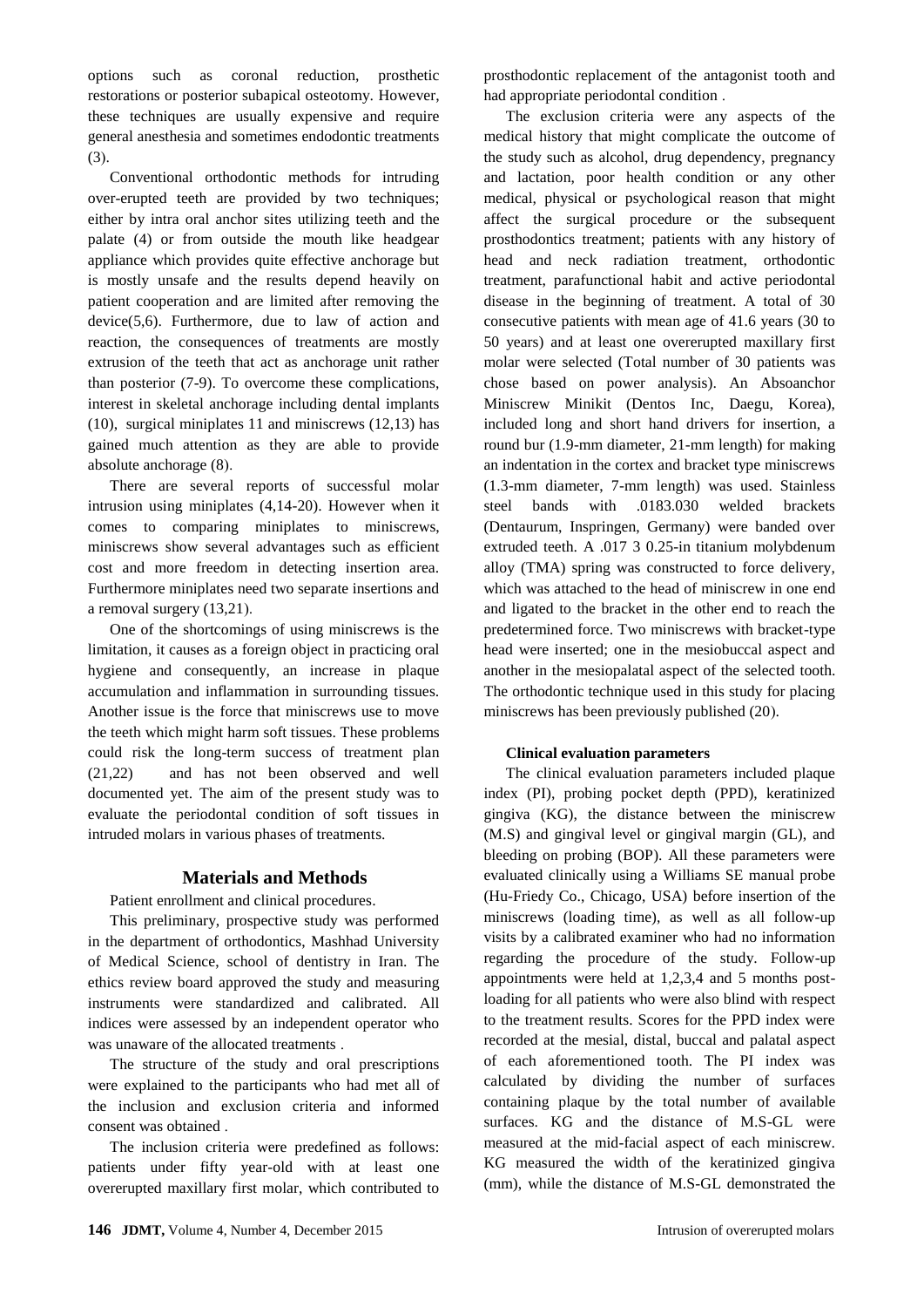width from the most coronal gingival margin to top of miniscrew (mm). Finally, negative value of BOP, which is only a clinical parameter, represents efficient plaque control while positive value can only demonstrate a strong relationship to progression of periodontal disease and cannot be considered as an accurate health assessment index .

Statistical analysis

Following data collection, statistical analysis was carried out by SPSS 12 (SPSS Inc., Chicago, IL, USA), using paired t-test and McNemar's test.

#### **Results**

All patients completed the study and all of the maxillary first molars were successfully intruded in all patients according to their own clinical needs. No prosthetic complications such as screw loosening were reported. The mean intrusion value during active treatment was  $2.1 \pm 0.9$  mm (2)

*Plaque Index.* Descriptive Statistics of PI scores at baseline and each follow-up visit are shown in table 1. According to paired t-test, analyzes revealed that mean

PI scores increased significantly with each follow up visit.

*PPD Index.* Table 2 illustrates the mean PPD scores at various follow-up visits. Same pattern was observed for PPD scores; A statistically significant increase in mean PPD scores with each follow-up visits except in baseline and first and second months .

*The average distance of M.S-GL level.* The average distance of M.S-GL level at baseline and each follow-up visits are shown in table 3. Based on paired t-test the decrease in this index was not statistically significant except in baseline and fifth month  $(p=0.02)$ 

*KG Index.* Table 4 illustrates the mean KG index at various follow-up visits. No statistically significant difference was seen in the results .

*BOP Index.* Finally, the results of BOP of each tooth are shown in table 5. Observing any bleeding while probing was recorded as positive and negative BOP index defines no bleeding while probing. As the results of BOP index were non parametric, McNemar's test was used to analyze the data .

BOP scores had no statistically significant

| <b>Table 1.</b> Comparison of FT mack in baseline with the other microals $(n=0.0)$ . |      |                |         |
|---------------------------------------------------------------------------------------|------|----------------|---------|
| Time point Months post-loading                                                        | Mean | Std. Deviation | p-value |
| <b>Baseline</b>                                                                       | 0.55 | 0.2            |         |
| First month                                                                           | 0.9  | 0.22           | 0.052   |
| Second month                                                                          | 0.95 | 0.11           | 0.003   |
| Third month                                                                           | 1.0  |                | 0.009   |
| Forth month                                                                           | 0.95 | 0.11           | 0.003   |
| Fifth month                                                                           | 1.0  |                | 0.009   |

**Table 1.** Comparison of PI index in baseline with the other intervals (n=30).

Table 2. Comparison of PPD index in baseline with the other intervals.  $(n=30)$ .

| Time point Months post-loading | Mean | <b>Std. Deviation</b> | p-value |
|--------------------------------|------|-----------------------|---------|
| <b>Baseline</b>                | 1.91 | 0.53                  |         |
| First month                    | 2.16 | 0.43                  | 0.36    |
| Second month                   | 2.36 | 0.38                  | 0.07    |
| Third month                    | 2.58 | 0.33                  | 0.02    |
| Forth month                    | 2.55 | 0.2                   | 0.002   |
| Fifth month                    | 2.61 | 0.28                  | 0.007   |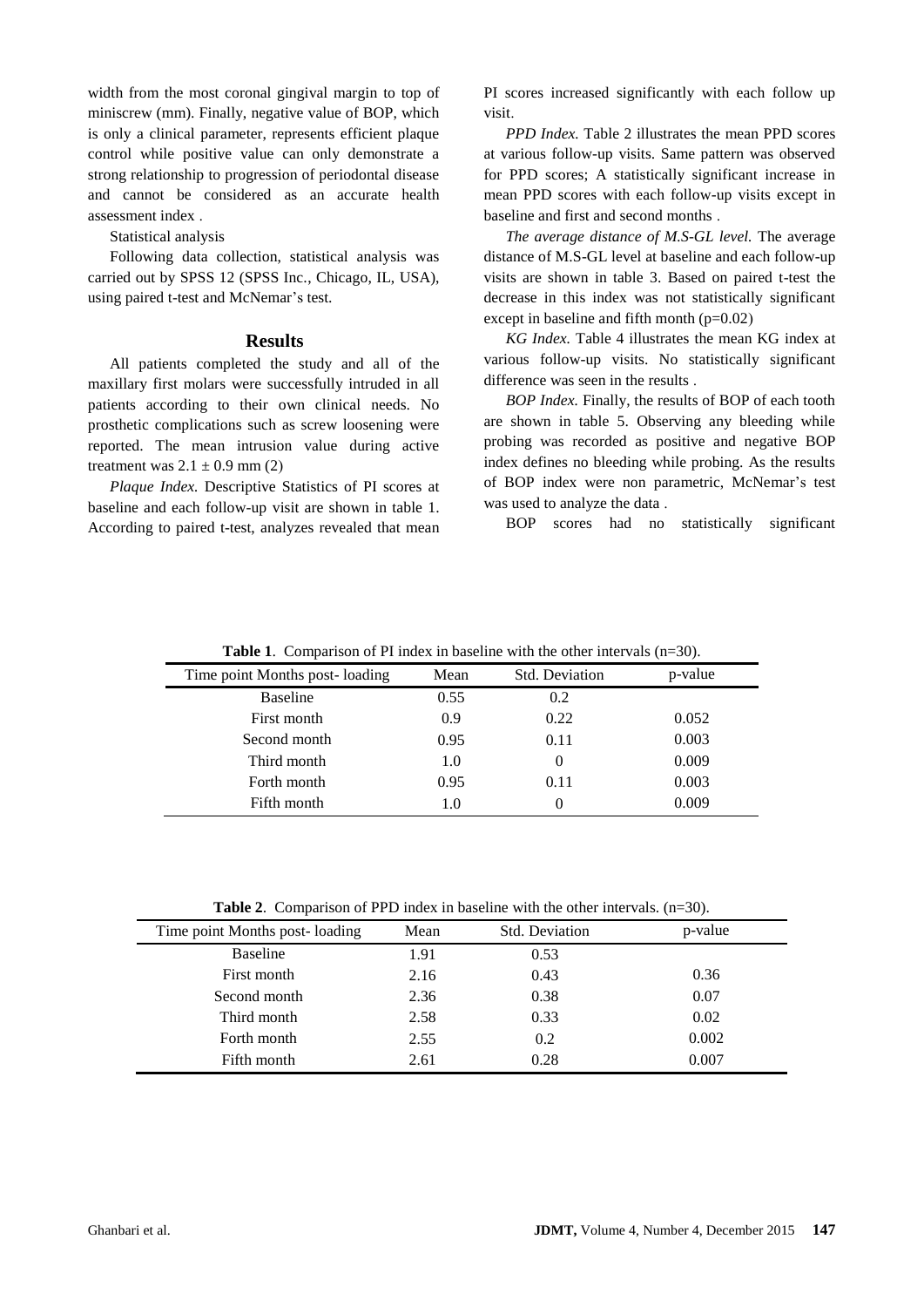| <b>Table 3.</b> Comparison of M.S-GL level in baseline with the other intervals $(n=30)$ . |  |  |  |  |  |
|--------------------------------------------------------------------------------------------|--|--|--|--|--|
|--------------------------------------------------------------------------------------------|--|--|--|--|--|

| Time point Months post-loading | Mean | <b>Std. Deviation</b> | p-value |
|--------------------------------|------|-----------------------|---------|
| <b>Baseline</b>                | 1.8  | 0.44                  |         |
| First month                    | 1.75 | 0.5                   | 0.37    |
| Second month                   | 1.6  | 0.37                  | 0.09    |
| Third month                    | 1.7  | 0.27                  | 0.62    |
| Fourth month                   | 1.55 | 0.27                  | 0.08    |
| Fifth month                    | 1.5  | 0.3                   | 0.02    |

**Table 4**. Comparison of KG Index in baseline with the other intervals (n=30).

| Time point Months post-loading | Mean | Std. Deviation | p-value |
|--------------------------------|------|----------------|---------|
| <b>Baseline</b>                | 4    | 0.7            |         |
| First month                    | 3.8  | 0.57           | 0.37    |
| Second month                   | 3.7  | 1.03           | 0.57    |
| Third month                    | 3.8  | 0.83           | 0.62    |
| Fourth month                   | 3.4  | 1.02           | 0.2     |
| Fifth month                    | 3.5  | 1.06           | 0.32    |

| Baseline     |                  |      |         |
|--------------|------------------|------|---------|
|              | $+ BoP$          | -BoP | P-value |
| First month  |                  |      |         |
| $+$          | 9                | 12   |         |
|              | $\boldsymbol{0}$ | 9    | 0.12    |
| Second month |                  |      |         |
| $+$          | 6                | 15   |         |
|              | 3                | 6    | 0.21    |
| Third month  |                  |      |         |
|              | 9                | 12   |         |
|              | $\boldsymbol{0}$ | 9    | 0.12    |
| Forth month  |                  |      |         |
| $+$          | 9                | 12   |         |
|              | $\boldsymbol{0}$ | 9    | 0.12    |
| Fifth month  |                  |      |         |
| $+$          | 9                | 15   |         |
|              | 0                | 6    | 0.06    |

**Table5**. Comparison of BOP in baseline with the other intervals (n=30).

## **Discussion**

The present study was carried out to evaluate the periodontal aspect of miniscrews used to intrude supraerupted unopposed molar teeth. A whole number of 30 participants with at least one over-erupted maxillary molar was included in the research. Patients met all the inclusion criteria and completed the study successfully.

The rule of action and reaction is an important obstacle against conventional methods of intrusion. Hence, the results are usually accompanied by extrusion of the anchorage unit. The usage of temporary anchorage devices and miniscrews in orthodontics was firstly appeared in literature by Kanomi in 1997(23). Within the last few years, more refined screw designs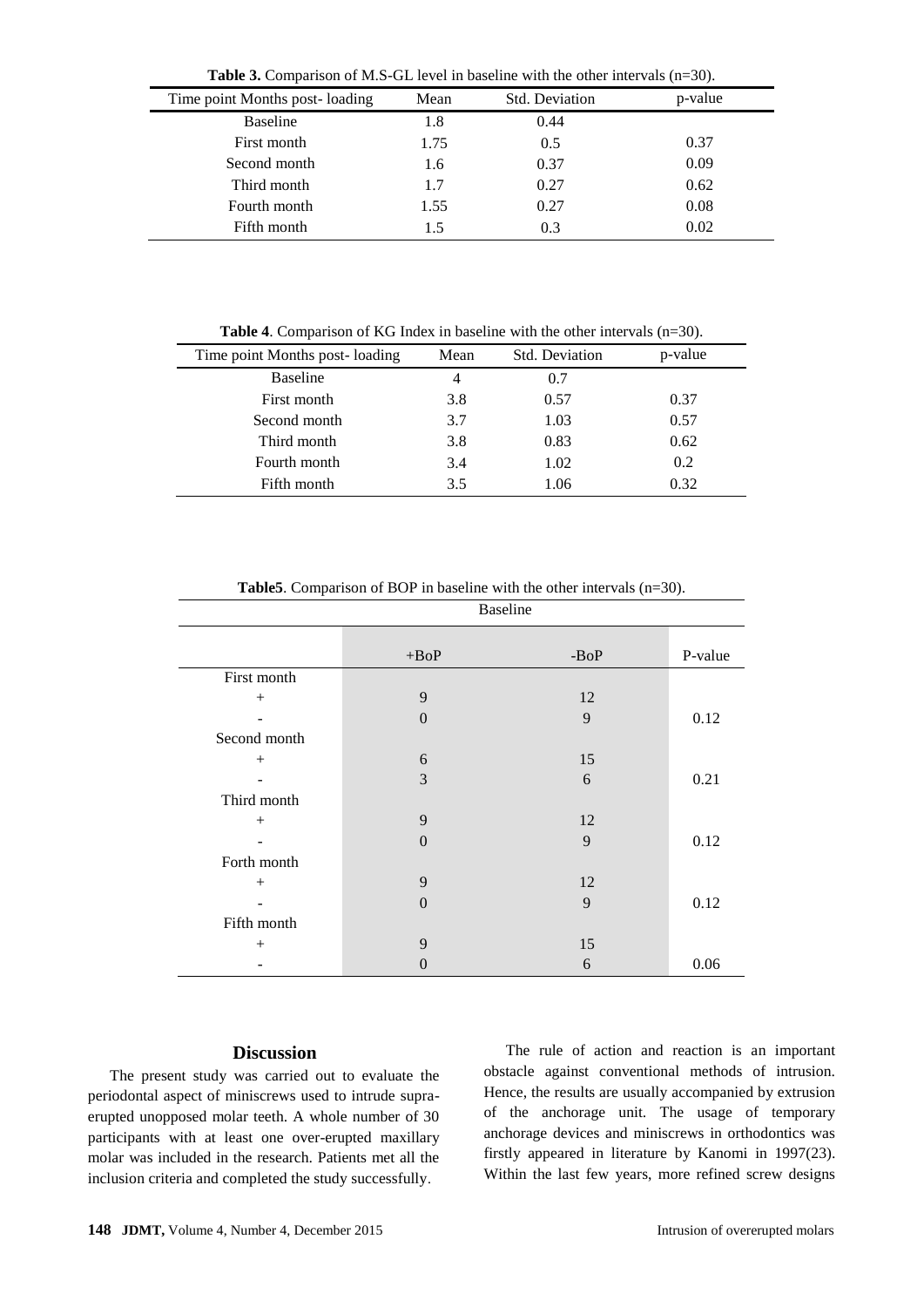have been introduced and the use of absolute anchorage devices is increasingly becoming of interest in literature (4, 18, 24). It has been clearly shown that skeletal devices can intrude overerupted teeth successfully in variable ranges (15, 16). Unfortunately, studies about intruding supra-erupted molars with skeletal devices, especially miniscrews, are limited to case reports (4, 18,24) and a few animal studies (15,25) and not many studies have been published on limitations of utilizing miniscrews. Thus, studies on limitations as well as surgical and orthodontic treatment procedures are much needed .

Periodontal disease is considered as one of the most widespread dental diseases (26). Dental plaque is a microbial ecosystem and its etiological role in the initiation and progression of periodontal disease has been clearly proven by several studies  $(26, 27)$ . Periodontitis and gingivitis may be the causal factor in some systemic diseases and need to be addressed seriously especially in the immunocompromised, the chronically sick and the elderly  $(28)$ .

Analysis revealed that inserting miniscrews on overerupted unopposed teeth was generally presented with statistically significant greater sulcus bleeding and plaque accumulation at follow-up visits. In spite of separate positioning of miniscrew from the molar, it seemed that presence of miniscrews might be the main culprit in this case, as brushing would become more difficult and patient might not feel comfortable with the presence of a foreign object in his/her mouth. As a result, miniscrew can be a strong contributing factor in plaque accumulation. Besides, intrusion force for moving the tooth might be harmful to periodontal tissues. (29, 30) Vanarsdall (31) argued that for the health of the periodontal tissue, the tooth should be extruded rather than intruded, because bone deposition occurs with tension but not with pressure.

The mean PPD scores were on increase as a result of plaque accumulation and lack of oral hygiene. It should be noticed that the aforementioned pocket could only be a pseudo pocket caused by plaque accumulation, periodontal inflammation and gingival enlargement because gingival recession and development of a periodontal pockets are multifactorial, time-consuming processes. Likewise, bleeding on probing could be the result of mechanical trauma of healthy sites (32).

KG and the distance of M.S-GL present worsening trend, which can be due to the intrusion of the aforementioned teeth in their treatment process and apically contraction of periodontal tissues during follow-up visits .

Since our researchers could not find any related study about periodontal condition of the teeth that had been intruded using miniscrews as an absolute

anchorage device, we could not compare the results with similar studies.

Sebbar et al conducted an observational study to discover different kind of histologic reactions of periimplant soft tissue to miniscrews. They observed both patients with orthodontic treatment those with anchorage miniscrews. Histologic analysis was performed on 28 miniscrews. There were signs of inflammation in all soft tissue samples, both a moderately or highly inflamed surface epithelium and underlying connective tissue. They concluded that there might be a greater variation in soft tissue histologic reactions in actual human biopsies rather than in samples of animal studies (33).

Healthy peri-implant tissue plays an important role as a biologic barrier to bacteria. Tissue inflammation, minor infection, and peri-implantitis can occur after miniscrew placement. Inflammation of the peri-implant soft tissue has been associated with a 30% increase in failure rate (34). Peri-implantitis is inflammation of the surrounding implant mucosa with clinically and radiographically evident loss of bony support, bleeding on probing, suppuration, epithelia infiltrations, and progressive mobility (32). The clinician should be forewarned of soft-tissue irritation if the soft tissues begin twisting around the miniscrew shaft during placement. Some clinicians advocate a 2-week softtissue healing period for miniscrews placed in the alveolar mucosa before orthodontic loading (31).

Mini-screw failures most often arise from inflammation of the soft tissue around the screw. When mini-screws are implanted on movable mucosa below the mucogingival junction, it is often difficult to apply elastic force because of soft tissue covering the head of the screw. Miniscrew attachments (elastic chain, coil spring) that rest on tissues will likely become covered by tissue. The soft-tissue overlaying the miniscrew is relatively thin and can be exposed with light finger pressure, typically without an incision or local anesthetic. Soft-tissue overgrowth can be minimized by placement of a healing abutment cap, a wax pellet, or an elastic separator. In addition to its antibacterial properties that minimize tissue inflammation, chlorhexidine slows down epithelialization and might reduce the likelihood of soft-tissue overgrowth (31,33,34). So, when possible, implant the mini-screw in the zone of attached gingiva above the mucogingival junction. Soft tissue impingement is less likely in this area, decreasing the possibility that the soft tissue will cover the screw or the screw will fall out, and increasing the patient's ability to maintain good oral hygiene (35) Adjacent roots, nerves, and blood vessels can be damaged during the operation, but, with careful attention, this danger can be avoided. In this situation, a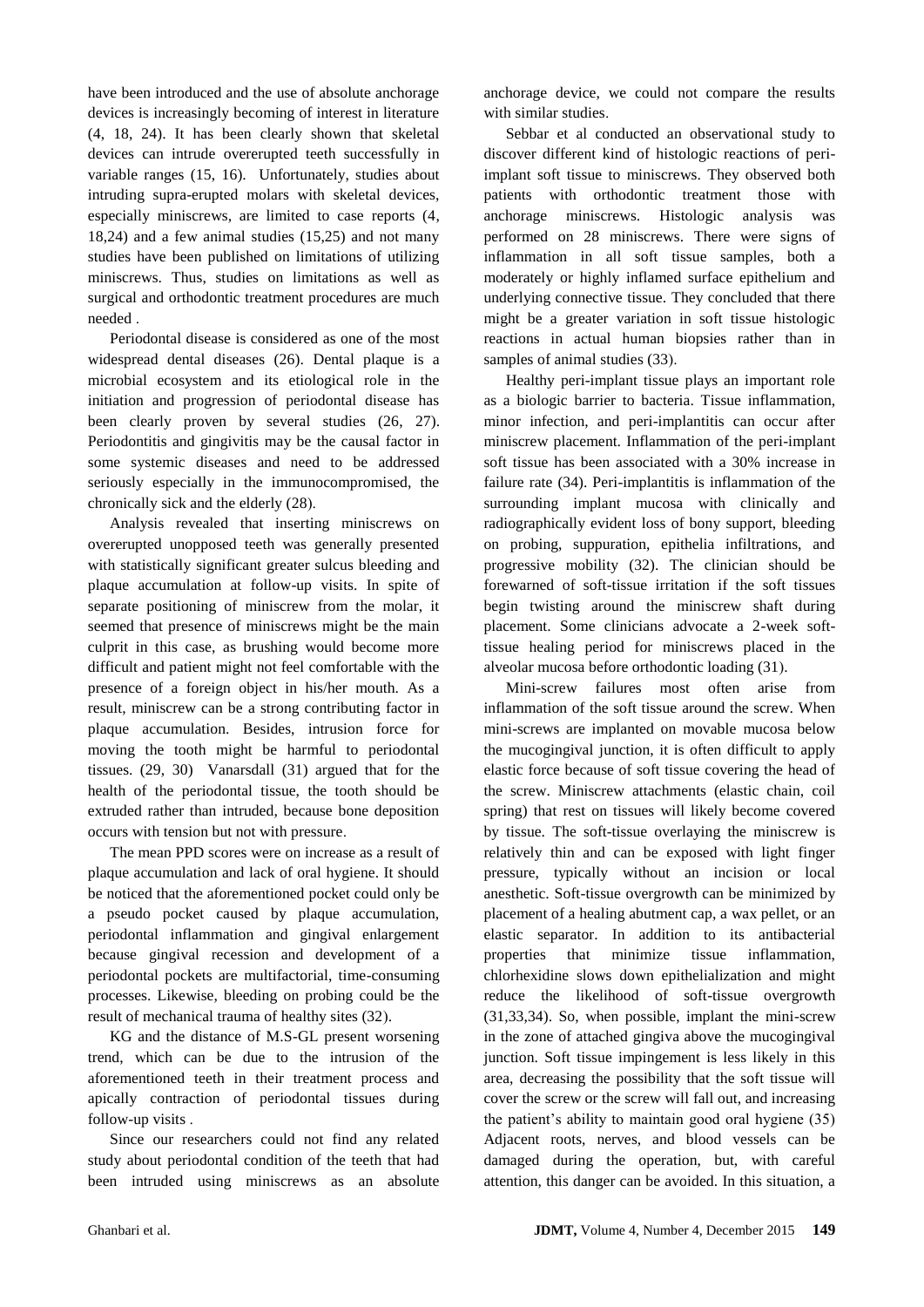higher failure probability was reported when the miniscrew invaded the root or periodontal space (36). Therefore, many guidelines and methods have been suggested to avoid root contact, particularly surgical stents and various visual devices. Finally, select a screw with a proper collar length compatible with the thickness of the soft tissues in the area. With observation of all above notification, the patient could be successful in better oral hygiene  $(36)$ .

Finally we should noticed that miniscrews are contraindicated in heavy smokers and patients with bone metabolic disorders and optimal oral hygiene is imperative to minimize miniscrew complications (36). Chlorhexidine (0.12%, 10 mL) should be used a minimum of twice daily and preferably after each meal. The cationic nature of chlorhexidine allows for its sustained effect through persistent adherence to the enamel and soft tissue, providing a prolonged bactericidal and bacteriostatic effect. Kravitz and Kusnoto advocated rinsing with chlorhexidine and waiting 30 minutes before fluoridated brushing. Additionally, the patient can be taught to use a plastic toothpick to press down the soft tissue or lift the miniscrew attachments away from the tissue periodically (37). In conclusion according to all of the notes said above, tissue inflammation and soft-tissue complications can be minimized by attention to a technical procedure, proper patient selection, and home care notification.

We suggest that long-term studies and larger sample size group are essential to verify the findings of this study. In addition, investigations on other parameters such as radiographic study on crestal bone levels would be an interesting study to design. Furthermore, designing an in vivo study to investigate the discrepancies and histologic changes in soft and hard tissues might be helpful.

#### **Conclusion**

 Within the limitation of this small size investigation, miniscrews can provide a clinical benefit as an absolute anchorage device. However, poor periodontal statues can adversely influence the prognosis. Therefore, inflammation must be under control and practicing good oral hygiene must consider as an essential step for achieving ideal results.

#### **Acknowledgment**

The authors would like to thank the Vice Chancellor of Research of Mashhad University of Medical Sciences for financial support. The results presented in this study have been taken from a student thesis (no: 2130) in Mashhad University of Medical Sciences (MUMS).

#### **References**

- 1. Craddock HL, Youngson CC. A study of the incidence of overeruption and occlusal interferences in unopposed posterior teeth. Br Dent J 2004; 196: 341-8.
- 2. Craddock HL, Youngson CC, Manogue M, Blance A. Occlusal changes following posterior tooth loss in adults. Part 1: a study of clinical parameters associated with the extent and type of supraeruption in unopposed posterior teeth*.* J Prosthodont 2007; 16: 485-94.
- 3. Wehrbein H, Göllner P. [Miniscrews or palatal](http://www.ncbi.nlm.nih.gov/pubmed/18426107)  [implants for skeletal anchorage in the maxilla:](http://www.ncbi.nlm.nih.gov/pubmed/18426107)  [comparative aspects for decision making.](http://www.ncbi.nlm.nih.gov/pubmed/18426107) World J Orthod. 2008 Spring;9(1):63-73.
- 4. Antoszewska J, Raftowicz-Wójcik K, Kawala B, Matthews-Brzozowska T. [Biological factors](http://www.ncbi.nlm.nih.gov/pubmed/20676787)  [involved in implant-anchored orthodontics and in](http://www.ncbi.nlm.nih.gov/pubmed/20676787)  [prosthetic-implant therapy: a literature review.](http://www.ncbi.nlm.nih.gov/pubmed/20676787) Arch Immunol Ther Exp (Warsz). 2010;58: 379-83.
- 5. Brandao M, Pinho HS, Urias D. Clinical and quantitative assessment of headgear compliance: a pilot study. Am J Orthod Dentofacial Orthop 2006; 129: 239-44.
- 6. Garg KK, Gupta M. [Assessment of stability of](http://www.ncbi.nlm.nih.gov/pubmed/26275187)  [orthodontic mini-implants under orthodontic](http://www.ncbi.nlm.nih.gov/pubmed/26275187)  [loading: A computed tomography study.](http://www.ncbi.nlm.nih.gov/pubmed/26275187) Indian J Dent Res. 2015 May-Jun;26(3):237-43.
- 7. Chopra SS, Chakranarayan A. [Clinical evaluation](http://www.ncbi.nlm.nih.gov/pubmed/25859080)  [of immediate loading of titanium orthodontic](http://www.ncbi.nlm.nih.gov/pubmed/25859080)  [implants.](http://www.ncbi.nlm.nih.gov/pubmed/25859080) Med J Armed Forces India. 2015 Apr;71(2):165-70
- 8. Cheng SJ, Tseng IY, Lee JJ, Kok SH. A prospective study of the risk factors associated with failure of mini-implants used for orthodontic anchorage. Int J Oral Maxillofac Implants 2004; 19: 100-6.
- 9. Gelgor IE, Buyukyilmaz T, Karaman AI, Dolanmaz D, Kalayci A. Intraosseous screw-supported upper molar distalization. Angle Orthod 2004; 74: 838- 50.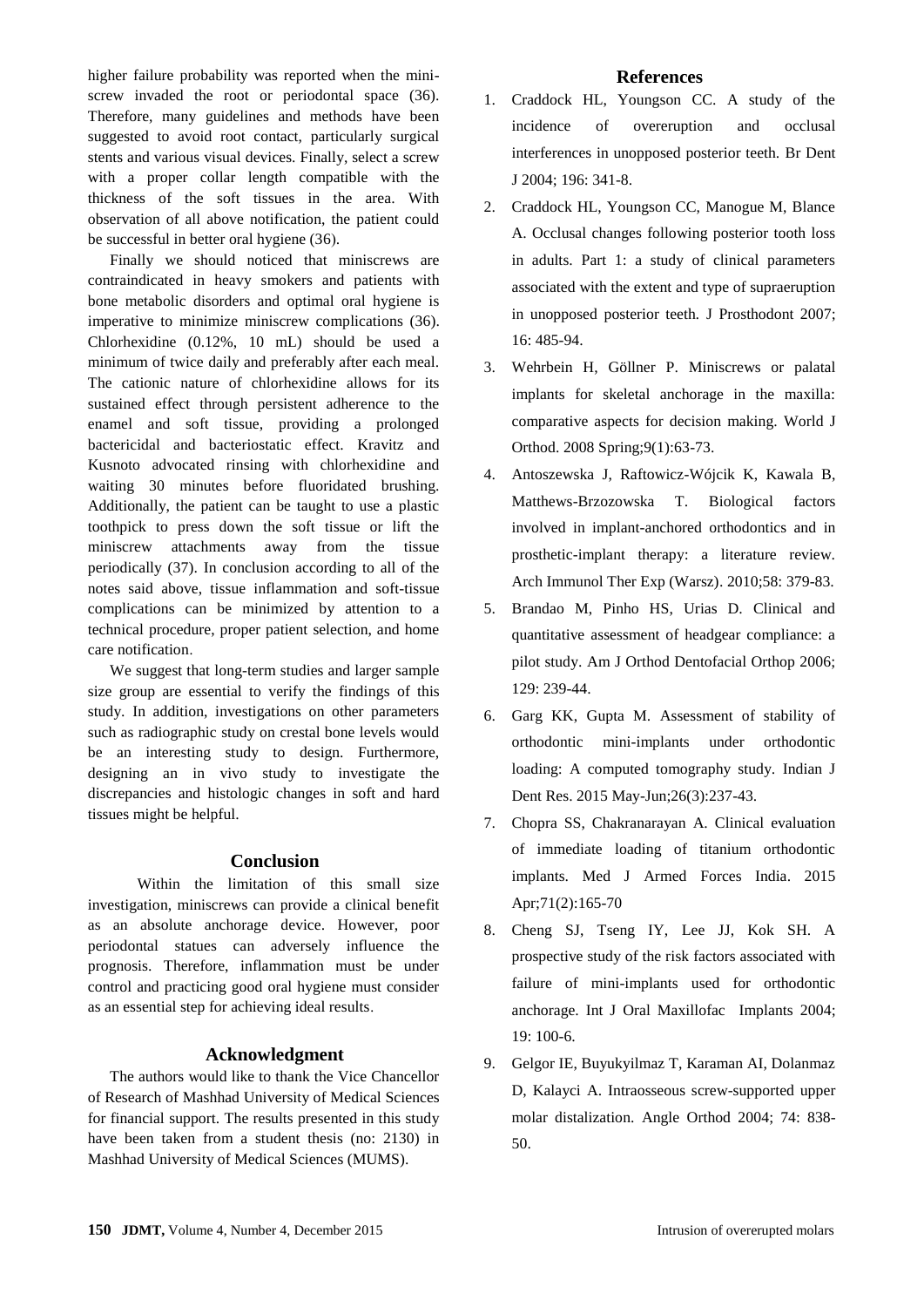- 10. Shapiro PA, Kokich VG. Uses of implants in orthodontics. Dent Clin North Am 1988; 32: 539- 50.
- 11. Sherwood KH, Burch JG, Thompson WJ. Closing anterior open bites by intruding molars with titanium miniplate anchorage. Am J Orthod Dentofacial Orthop 2002; 122: 593-600.
- 12. Son S, Kim SS, Son WS, Kim YI, Kim YD, Shin SH. [Miniscrews versus surgical archwires for](http://www.ncbi.nlm.nih.gov/pubmed/25667912)  [intermaxillary fixation in adults after orthognathic](http://www.ncbi.nlm.nih.gov/pubmed/25667912)  [surgery.](http://www.ncbi.nlm.nih.gov/pubmed/25667912) Korean J Orthod2015;45(1):3-12.
- 13. Pujol P. [Miniscrews: a simple alternative for](http://www.ncbi.nlm.nih.gov/pubmed/25457392)  [complex treatments.](http://www.ncbi.nlm.nih.gov/pubmed/25457392) Int Orthod 2014;12(4):413-30.
- 14. Mimura H. Protraction of mandibular second and third molars assisted by partial corticision and miniscrew anchorage*.* Am J Orthod Dentofacial Orthop 2013*;* 144: 278-89.
- 15. Carrillo R, Rossouw PE, Franco PF, Opperman LA, Buschang PH. Intrusion of multiradicular teeth and related root resorption with mini-screw implant anchorage: a radiographic evaluation. Am J Orthod Dentofacial Orthop 2007; 132: 647-55.
- 16. Erverdi N, Keles A, Nanda R. The use of skeletal anchorage in open bite treatment: a cephalometric evaluation. Angle Orthod 2004; 74: 381-90.
- 17. Ari-Demirkaya A, Masry MA, Erverdi N. Apical root resorption of maxillary first molars after intrusion with zygomatic skeletal anchorage. Angle Orthod 2005; 75: 761-7.
- 18. Kuroda S, Sakai Y, Tamamura N, Deguchi T, Takano-Yamamoto T. Treatment of severe anterior open bite with skeletal anchorage in adults: comparison with orthognathic surgery outcomes. Am J Orthod Dentofacial Orthop 2007; 132: 599- 605.
- 19. Erverdi N, Usumez S, Solak A, Koldas T. Noncompliance open-bite treatment with zygomatic anchorage. Angle Orthod 2007; 77: 986-90.
- 20. Heravi F, Bayani S, Madani AS, Radvar M, Anbiaee N. Intrusion of supra-erupted molars using miniscrews: clinical success and root resorption*.*

Am J Orthod Dentofacial Orthop 2011; 139: S170- 5.

- 21. Bae SM, Park HS, Kyung HM, Kwon OW, Sung JH. Clinical application of micro-implant anchorage. J Clin Orthod 2002; 36: 298-302.
- 22. Lü SY, Shi Q, Yang SH. [Bacteriological analysis of](http://www.ncbi.nlm.nih.gov/pubmed/19134350)  [subgingival plaque in adolescents.](http://www.ncbi.nlm.nih.gov/pubmed/19134350) [Zhonghua Kou](http://www.ncbi.nlm.nih.gov/pubmed/19134350)  [Qiang Yi Xue Za Zhi](http://www.ncbi.nlm.nih.gov/pubmed/19134350) 2008;43(12):737-740
- 23. Kanomi R. Mini-implant for orthodontic anchorage. J Clin Orthod 1997; 31: 763-7.
- 24. Park YC, Lee SY, Kim DH, Jee SH. Intrusion of posterior teeth using mini-screw implants. Am J Orthod Dentofacial Orthop 2003; 123: 690-4.
- 25. Daimaruya T, Takahashi I, Nagasaka H, Umemori M, Sugawara J, Mitani H. Effects of maxillary molar intrusion on the nasal floor and tooth root using the skeletal anchorage system in dogs. Angle Orthod 2003; 73:158-66.
- 26. Sales-Peres SH, de Moura-Grec PG, Yamashita JM, Torres EA, Dionísio TJ, Leite CV, Sales-Peres A, Ceneviva R. [Periodontal status and pathogenic](http://www.ncbi.nlm.nih.gov/pubmed/25924695)  [bacteria after gastric bypass: a cohort study.](http://www.ncbi.nlm.nih.gov/pubmed/25924695) J Clin Periodontol 2015;42(6):530-6.
- 27. Imbronito AV, Okuda OS, Maria de Freitas N, Moreira Lotufo RF, Nunes FD. [Detection of](http://www.ncbi.nlm.nih.gov/pubmed/19053922) [herpesviruses and periodontal pathogens in](http://www.ncbi.nlm.nih.gov/pubmed/19053922)  [subgingival plaque of patients with chronic](http://www.ncbi.nlm.nih.gov/pubmed/19053922)  [periodontitis, generalized aggressive periodontitis,](http://www.ncbi.nlm.nih.gov/pubmed/19053922)  [or gingivitis.](http://www.ncbi.nlm.nih.gov/pubmed/19053922) J Periodontol 2008;79(12):2313-21.
- 28. KinaneDF. Periodontitis modified by systemic factors. Ann Periodontol 1999; 4: 54-64.
- 29. Fritz U, Rudzki-Janson I, Paschos E, Diedrich P. [Light microscopic and SEM findings after](http://www.ncbi.nlm.nih.gov/pubmed/15711899)  [orthodontic treatment--analysis of a human](http://www.ncbi.nlm.nih.gov/pubmed/15711899)  [specimen.](http://www.ncbi.nlm.nih.gov/pubmed/15711899) J Orofac Orthop2005; 66(1):39-53.
- 30. Melsen B. [Tissue reaction following application of](http://www.ncbi.nlm.nih.gov/pubmed/3459360)  [extrusive and intrusive forces to teeth in adult](http://www.ncbi.nlm.nih.gov/pubmed/3459360)  [monkeys.](http://www.ncbi.nlm.nih.gov/pubmed/3459360) Am J Orthod 1986; 89(6):469-75.
- 31. Vanarsdall RL. Orthodontics and periodontal therapy. Periodontol 2000 1995; 9:132-149.